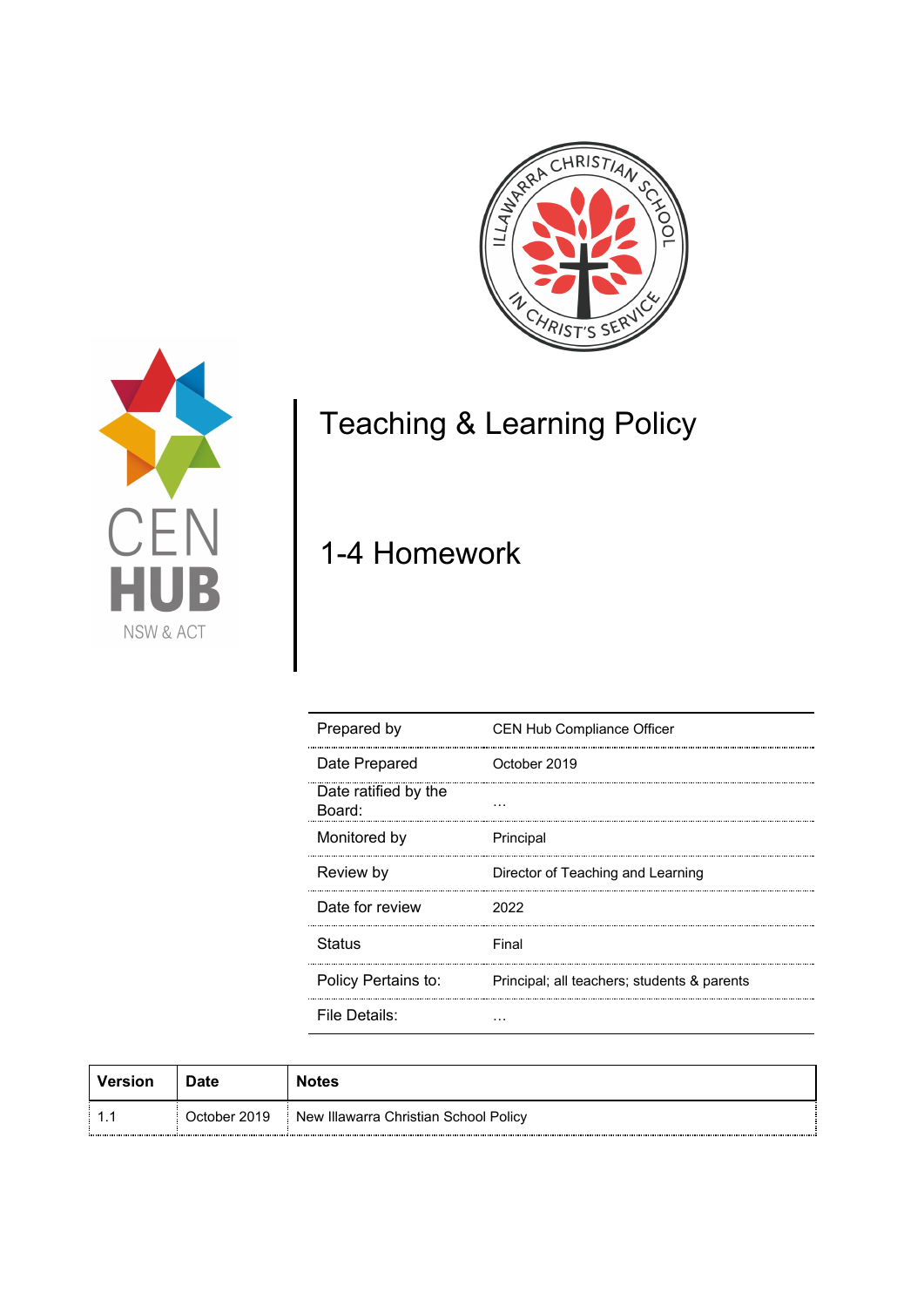| <b>Authorised By</b> | <b>Date</b> |
|----------------------|-------------|
|                      |             |



## **Version History**

| <b>Version</b> | <b>Date</b>  | <b>Notes</b>                          |
|----------------|--------------|---------------------------------------|
|                | October 2019 | New Illawarra Christian School policy |
|                |              |                                       |
|                |              |                                       |

Illawarra Christian School: Mission In Christ's service to partner with parents in providing a quality Christian Education founded on the Word of God.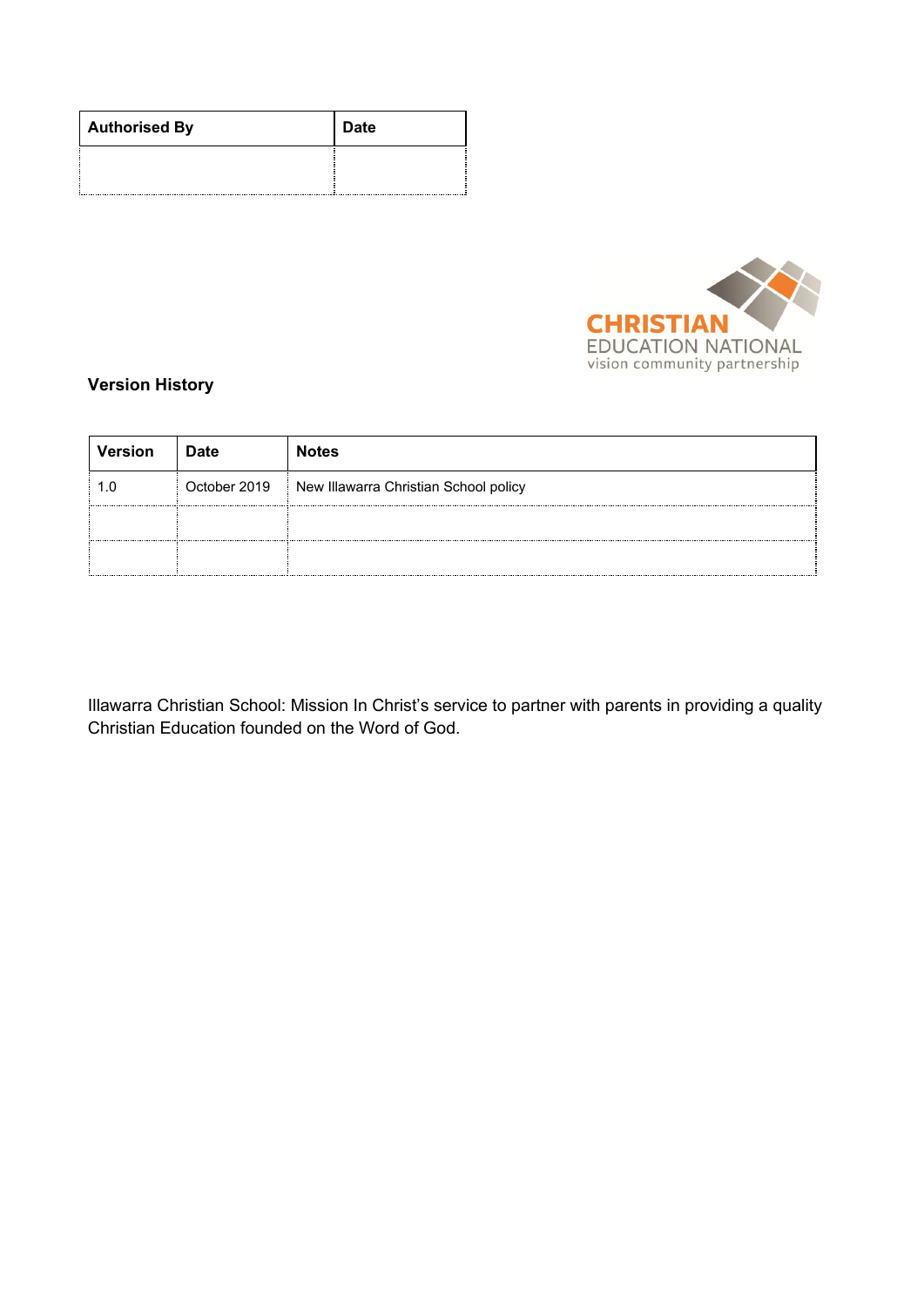## **Table of Contents**

| $\mathbf{1}$            |                             |  |  |  |
|-------------------------|-----------------------------|--|--|--|
| $\overline{2}$          |                             |  |  |  |
| 3                       |                             |  |  |  |
| $\overline{\mathbf{4}}$ |                             |  |  |  |
| 5                       |                             |  |  |  |
| 6                       |                             |  |  |  |
| $\overline{7}$          |                             |  |  |  |
|                         | 71<br>72<br><b>73</b><br>74 |  |  |  |
|                         | 7.6                         |  |  |  |

## **Important related documents:**

Teaching & Learning Policy suite WHS Policy suite Welfare Policy Discipline Policy

Complaints Framework Student Code of Conduct School Rules

## **Relevant Legislation:**

Education Act 1990 (NSW) Education and Teaching Legislation Amendment Act 2016 (NSW) Australian Education Act 2013 Australian Education Amendment Bill 2014 Disability Discrimination Act (Cth)1992 Disability Discrimination and other Human Rights Legislation Amendment Act (Cth) 2009 NSW Anti-Discrimination Act (1975) NSW Anti-Discrimination Amendment (Miscellaneous Provisions) Act (2004)

## **Other References:**

Registered & Accredited Individual Non-government Schools (NSW) Manual, January 2017, latest version on website Disability Standards for Education, 2005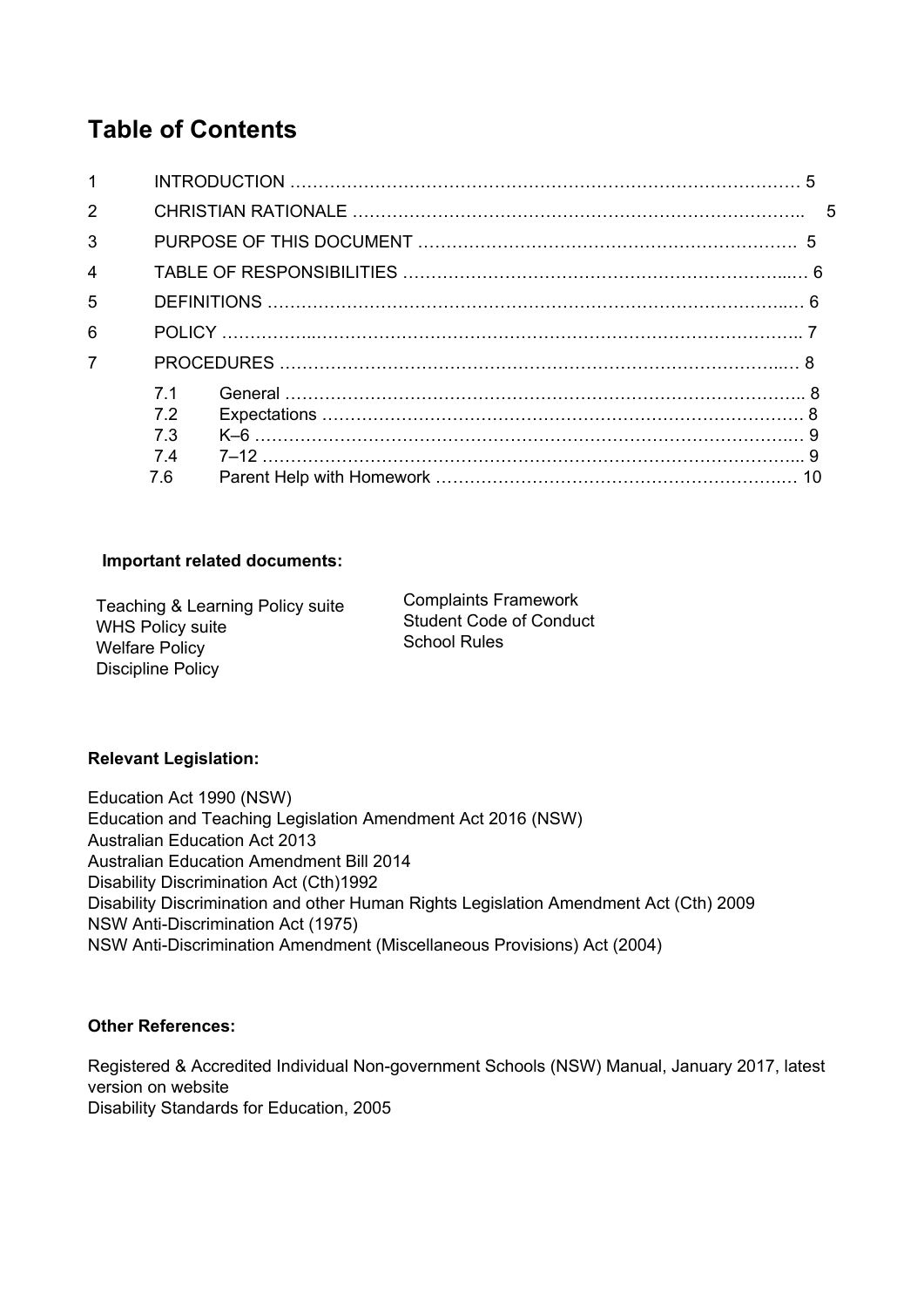## <span id="page-3-0"></span>**1 INTRODUCTION**

Illawarra Christian School sets homework for students as an adjunct to their progressive training in study skills and self-discipline in learning; to review recently acquired skills; and to help them become more independent for the increasing study requirements of senior school and tertiary study.

## <span id="page-3-1"></span>**2 CHRISTIAN RATIONALE**

Illawarra Christian School partners with parents in the education and training of their children. Homework allows parents to have a daily indication of the work their child is doing and, therefore, provides some regular accountability and transparency from the school. Parents can then better engage in dialogue and feedback to the school.

Setting homework provides additional opportunity for the student to develop their personal work habits and to take responsibility for their study and tasks. It encourages the student to extend the learning experiences which have begun at school, using resources, human or other, at home and in the community.

Homework allows time and opportunity for concentrated study areas where special effort is needed in remediation, in the practice of skills and in extension areas. It assists with the development of individual study habits that encourage the student to work independently. The habits laid down in early years will create a strong personal ethic for responsibility, as a man or woman of God, in many aspects of life.

## <span id="page-3-2"></span>**3 PURPOSE OF THIS DOCUMENT**

This document sets out the policy and procedures that the school follows in the allocation and checking of the student's homework.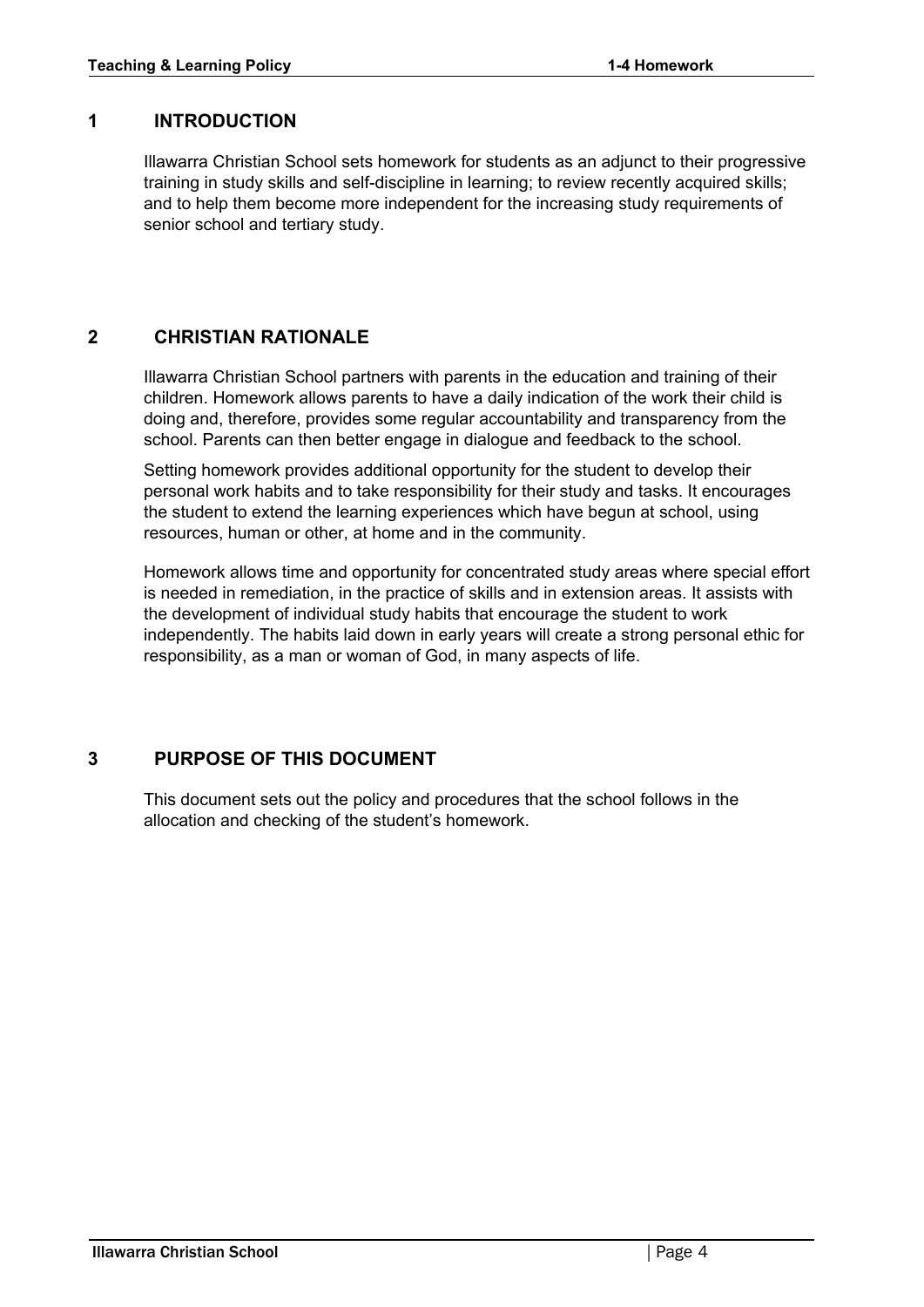## <span id="page-4-0"></span>**4 TABLE OF RESPONSIBILITIES**

| <b>Responsibilities</b>                                                                                                  | <b>Evidence of Compliance</b> |  |  |  |
|--------------------------------------------------------------------------------------------------------------------------|-------------------------------|--|--|--|
| <b>Principal</b>                                                                                                         |                               |  |  |  |
| Ensure requirements of Teaching & Learning policy<br>being met                                                           | Teaching programs             |  |  |  |
| <b>Head Teachers and Coordinators</b>                                                                                    |                               |  |  |  |
| Ensure consistency of homework across grades/ Teaching programs<br>subjects                                              |                               |  |  |  |
| Set Assessment Schedule to spread homework load for Assessment Schedule<br>students                                      |                               |  |  |  |
| <b>Teachers</b>                                                                                                          |                               |  |  |  |
| Consistency in setting homework & checking return Teacher records, Seqta, student reports                                |                               |  |  |  |
| <b>Students</b>                                                                                                          |                               |  |  |  |
| Complete & return homework as instructed                                                                                 | Seqta, student reports        |  |  |  |
| <b>Parents</b>                                                                                                           |                               |  |  |  |
| Support the school's homework policy & support Seqta, parent-teacher interviews<br>children in their learning activities |                               |  |  |  |

## <span id="page-4-1"></span>**5 DEFINITIONS**

**Nil**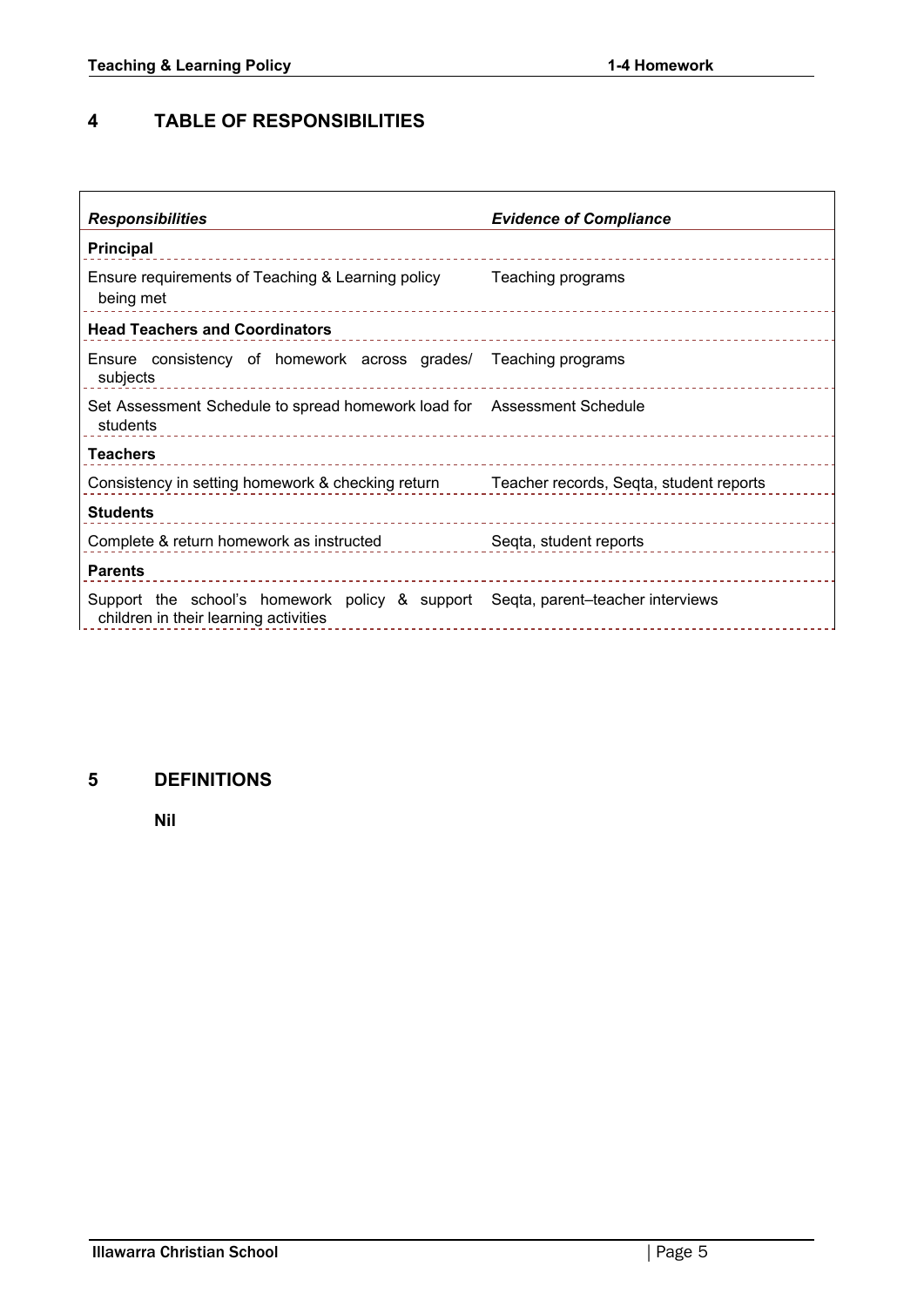## <span id="page-5-0"></span>**6 POLICY**

- (a) All children from Kindergarten upwards are usually given some work to complete at home, which is set by the class/ subject teacher.
- (b) The amount of homework required of students increases with the age of the student.
	- Kindergarten: 10–15 minutes, 4 times per week
	- Year 1: 10–15 minutes, 4 times per week
	- Year 2: 20 minutes, 4 times per week
	- Years 3 and 4: approximately 30 minutes, 4 times per week
	- Years 5 and 6: approximately 40 minutes, 4 times per week
	- Year 7: approximately 1 hour per night, 4 times per week
	- Year 8: approximately 1.5 hours per night, 4 times per week
	- Year 9: approximately 2 hours per night, 4 times per week
	- Year 10: approximately 2.5 hours per night, 5 times per week
	- Year 11: approximately 18–20 hours per week
	- Year 12: building to approximately 24–28 hours per week
- (c) Set homework will generally be revision for consolidation and practice, or extension of material already taught. Generally, it should not be used to cover new ground or as a vital link in the progression of the program.
- (d) Homework should be achievable, and not rely on resources that may not be available to students.
- (e) If no work is formally set, students are expected to revise work, pursue independent research on topics related to their studies, or read library books or novels being studied.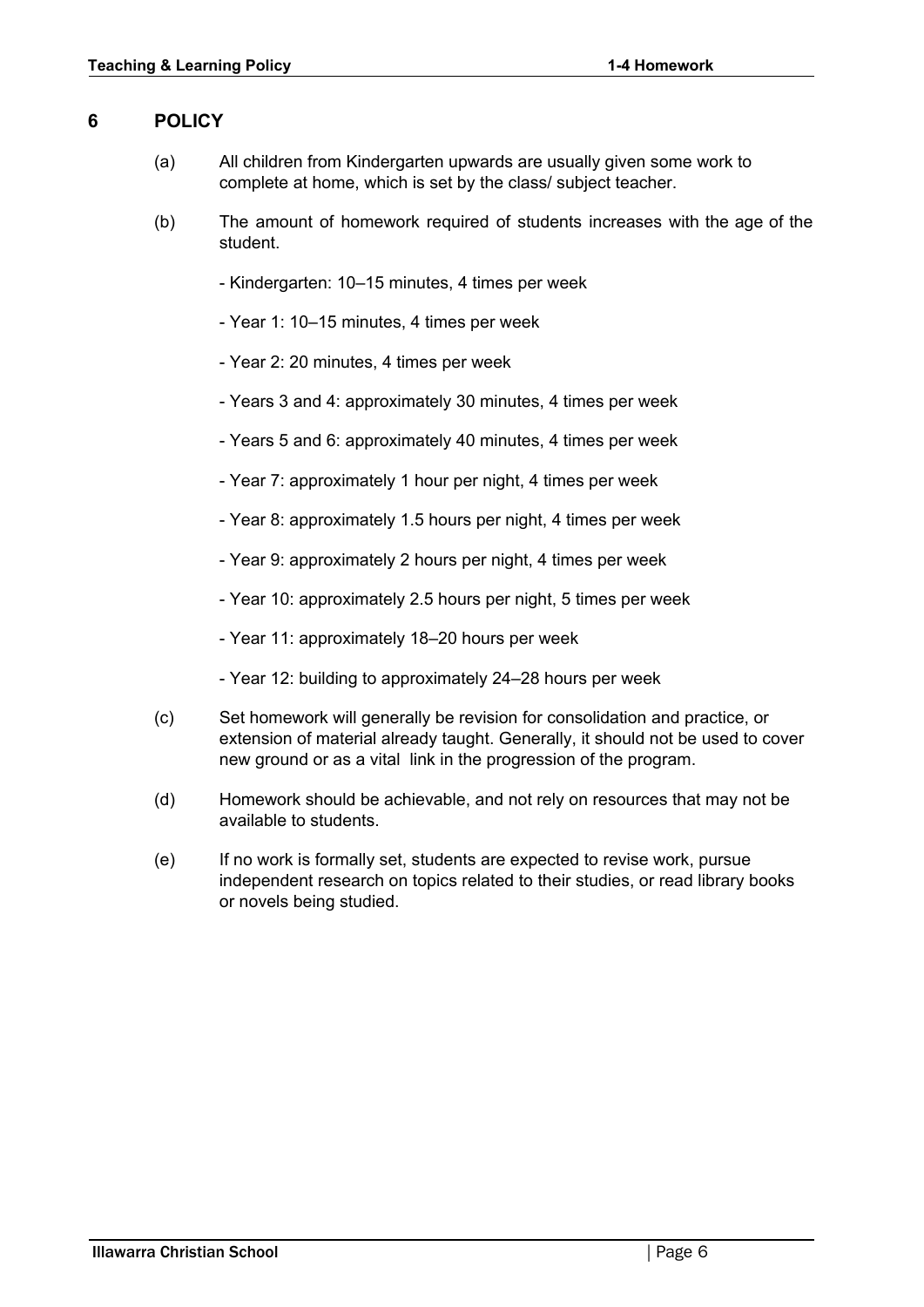## <span id="page-6-0"></span>**7 PROCEDURES**

## <span id="page-6-1"></span>**7.1 General**

- (a) Teachers will communicate homework expectations to parents early in each school year.
- (b) Students with learning support needs may have adjustments to set homework as determined by their Individual Education Plans (IEPs) and in consultation with parents and the Head Teacher or Coordinator.
- (c) Secondary teachers will consult with colleagues to set homework expectations for consistency.
- (d) Teachers will check often that homework is done, communicate with parents when homework is consistently not completed, and provide prompt and useful feedback to students on their progress.
- (e) Parents should communicate with teachers if there are any problems with their child completing tasks. This communication should be in writing as soon as practicable to the class teacher (K–6), or the Pastoral Care or subject teacher  $(7-12)$ .
- (f) If homework is consistently not completed, the teacher will speak to the student's parents to discuss the situation.
- (g) If the student continues not to hand in completed homework, the Head Teacher or Coordinator will call the student's parents to discuss the matter.
- (h) Further disciplinary action may be followed, if required. (Discipline Policy)

## <span id="page-6-2"></span>**7.2 Expectations**

- (a) Students are expected to complete all tasks set for them to the best of their ability.
- (b) Homework and assignments should be completed by the due date. In the case of assessment tasks, the relevant teachers will determine whether exceptional circumstances warrant an extension of time. (T&L 2-1 Secondary Assessment policy)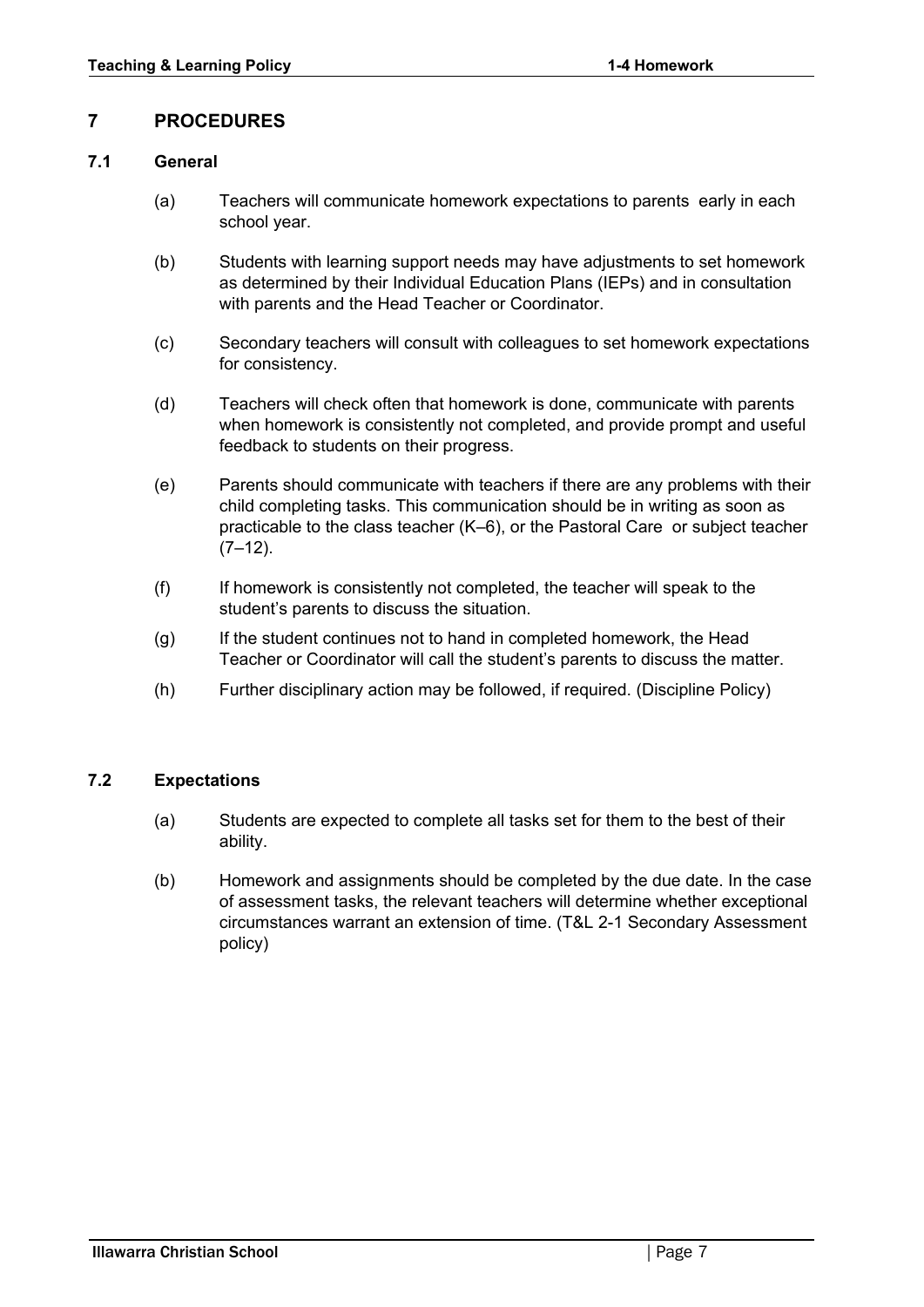#### <span id="page-7-0"></span>**7.3 Kindergarten–Year 6**

- (a) Students are expected to complete a regular amount of set homework throughout the year, Monday to Thursday in school terms.
- (b) The time expected to be spent in homework will gradually increase throughout schooling.
- (c) Students are provided with a Boomerang Folder when they enter Kindergarten and this is used through K–6 for the transportation of homework and notes.
- (d) Homework should be checked regularly by both parents and teachers.
- (e) K–6 teachers will consult with one another concerning the relevance and consistency across the department.
- (f) Homework will have a significant focus on literacy and numeracy skills. These and other activities align with the current focus in the classroom.
- (g) Holiday homework will not be set for students in K–6.

#### <span id="page-7-1"></span>**7.4 Years 7–12**

- (a) Secondary students are expected to undertake some self-directed work both at school and at home. The amount of time spent in this area increases with each school year. Students will increasingly be required to revise their learning, write study notes, do extra reading, conduct research in areas related to their studies and complete practice responses and examination papers.
- (b) Students are expected to complete a regular amount of homework throughout the year. Students are informed about the recommended amount of time to be spent on homework for each year. This will vary from about four hours each week in Year 7 to approximately 24-28 hours in Year 12.
- (c) Homework requirements are generally registered by the teacher on Seqta (the school's online learning management system). Parents are encouraged to regularly check homework details on Seqta.
- (d) Students in Years 10–12 may be set homework to be completed during school holidays. For a two-week period, this will vary from about 10 hours in Year 10 to approximately 40 hours in Year 12. Senior students may be required to complete additional homework in the pupil-free week.